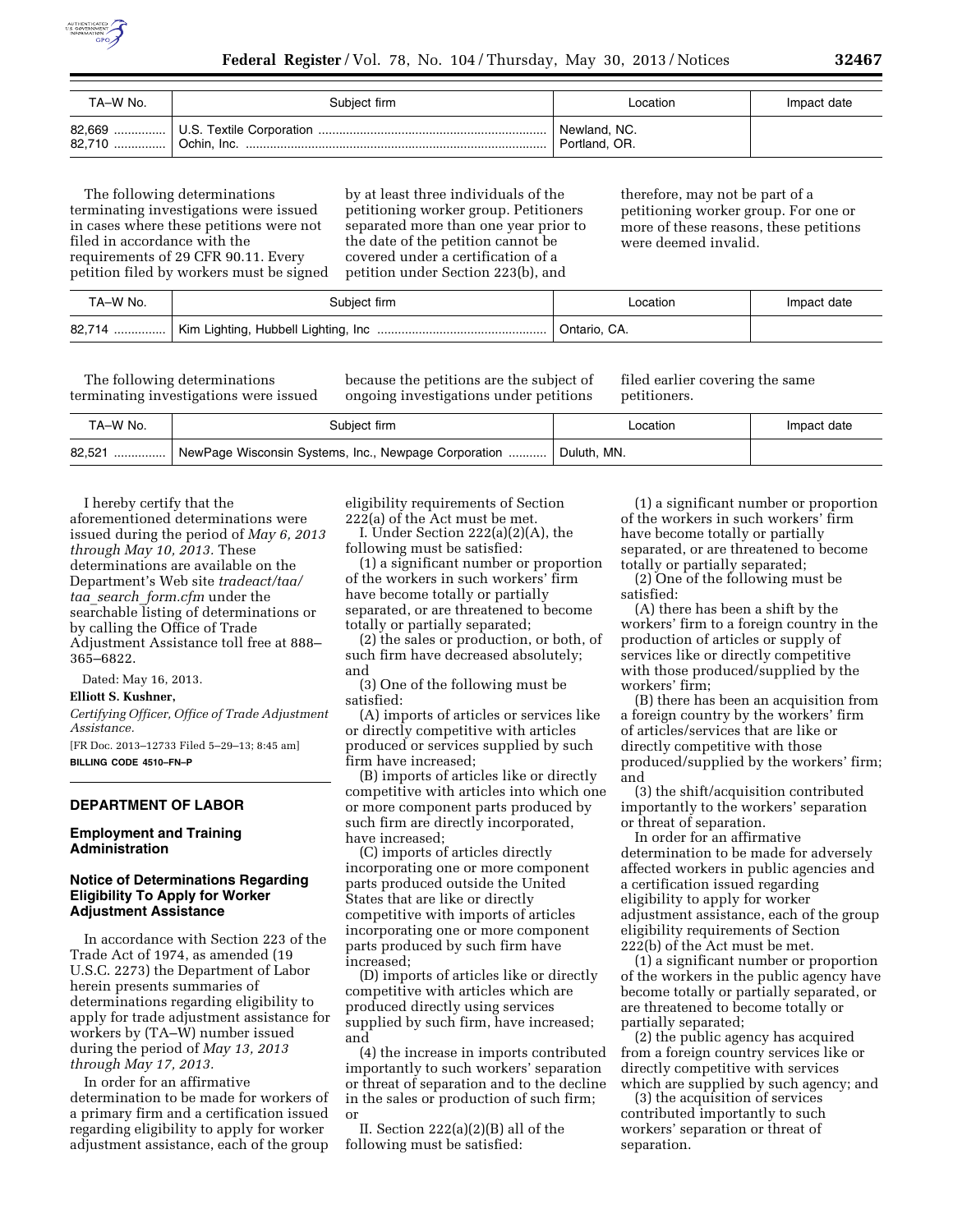In order for an affirmative determination to be made for adversely affected secondary workers of a firm and a certification issued regarding eligibility to apply for worker adjustment assistance, each of the group eligibility requirements of Section 222(c) of the Act must be met.

(1) a significant number or proportion of the workers in the workers' firm have become totally or partially separated, or are threatened to become totally or partially separated;

(2) the workers' firm is a Supplier or Downstream Producer to a firm that employed a group of workers who received a certification of eligibility under Section 222(a) of the Act, and such supply or production is related to the article or service that was the basis for such certification; and

(3) either—

(A) the workers' firm is a supplier and the component parts it supplied to the firm described in paragraph (2) accounted for at least 20 percent of the production or sales of the workers' firm; or

(B) a loss of business by the workers' firm with the firm described in paragraph (2) contributed importantly to the workers' separation or threat of separation.

In order for an affirmative determination to be made for adversely affected workers in firms identified by the International Trade Commission and a certification issued regarding eligibility to apply for worker adjustment assistance, each of the group eligibility requirements of Section 222(f) of the Act must be met.

(1) the workers' firm is publicly identified by name by the International Trade Commission as a member of a domestic industry in an investigation resulting in—

(A) an affirmative determination of serious injury or threat thereof under section 202(b)(1);

(B) an affirmative determination of market disruption or threat thereof under section 421(b)(1); or

(C) an affirmative final determination of material injury or threat thereof under section 705(b)(1)(A) or 735(b)(1)(A) of the Tariff Act of 1930 (19 U.S.C. 1671d(b)(1)(A) and 1673d(b)(1)(A));

(2) the petition is filed during the 1 year period beginning on the date on which—

(A) a summary of the report submitted to the President by the International

Trade Commission under section 202(f)(1) with respect to the affirmative determination described in paragraph (1)(A) is published in the **Federal Register** under section 202(f)(3); or

(B) notice of an affirmative determination described in subparagraph (1) is published in the **Federal Register**; and

(3) the workers have become totally or partially separated from the workers' firm within—

(A) the 1-year period described in paragraph (2); or

(B) notwithstanding section 223(b)(1), the 1-year period preceding the 1-year period described in paragraph (2).

# **Affirmative Determinations for Worker Adjustment Assistance**

The following certifications have been issued. The date following the company name and location of each determination references the impact date for all workers of such determination.

The following certifications have been issued. The requirements of Section 222(a)(2)(A) (increased imports) of the Trade Act have been met.

| TA-W No. | Subject firm                                                                                              | Location | Impact date                       |
|----------|-----------------------------------------------------------------------------------------------------------|----------|-----------------------------------|
| 82,498   |                                                                                                           |          | February 22, 2012.                |
|          | 82,505    Oberdorfer, LLC, Advanced Metals Group, LLC                                                     |          | February 22, 2012.                |
|          |                                                                                                           |          | March 7, 2012.                    |
| 82.546A  | Contech Castings, LLC, Elwood Staffing, Peoplelink Staffing,<br>Sentech Services.                         |          | March 7, 2012.                    |
| 82,580   | Greenwood Forgings, LLC, CONTECH Forgings, Revstone Indus-<br>tries, LLC, Precept Staffing & Staffsource. |          | March 7, 2012.                    |
| 82,589   | Ames True Temper, Inc., Griffon Corporation, Staffing Services,<br>Inc.                                   |          | March 25, 2012.                   |
| 82,625   | Aerotek and The Work Connection.                                                                          |          | April 3, 2012.<br>April 19, 2012. |

The following certifications have been issued. The requirements of Section 222(a)(2)(B) (shift in production or services) of the Trade Act have been met.

| TA-W No. | Subject firm                                                                                                             | Location          | Impact date       |
|----------|--------------------------------------------------------------------------------------------------------------------------|-------------------|-------------------|
| 82,424   | Technicolor, Home Entertainment Services, Work Force Network,<br>Staffline, Caliper, etc.                                |                   | February 6, 2012. |
| 82,424A  | Technicolor, Home Entertainment Services, Work Force Network,<br>Staffline, Caliper, etc.                                |                   | February 6, 2012. |
| 82,480   |                                                                                                                          | West Columbia, SC | February 5, 2012. |
|          | 82,551  Siemens Medical Solutions USA, Inc., Siemens Corporation,<br>Health Services Global Services, Supply Chain Mgmt. | Malvern, PA       | May 12, 2012.     |
| 82,603   | General Electric (GE) Lighting, Inc., Ravenna Lamp Plant, Gen-<br>eral Electric Company, Home and Business, etc.         |                   | March 26, 2012.   |
| 82,605   |                                                                                                                          |                   | March 25, 2012.   |
| 82,615   |                                                                                                                          |                   | March 19, 2012.   |
| 82,627   | Imation Corporation, Scalable Storage, Engineering, OEM, Star<br>Collaborative, LLC.                                     |                   | April 3, 2012.    |
| 82,639   | Agilent Technologies, Inc., Agilent Order Fulfillment (AOF),<br>Chemical Analysis Group, etc.                            |                   | April 5, 2012.    |
| 82,639A  | Agilent Technologies, Inc., Agilent Order Fulfillment (AOF),<br>Chemical Analysis Group, etc.                            |                   | April 5, 2012.    |